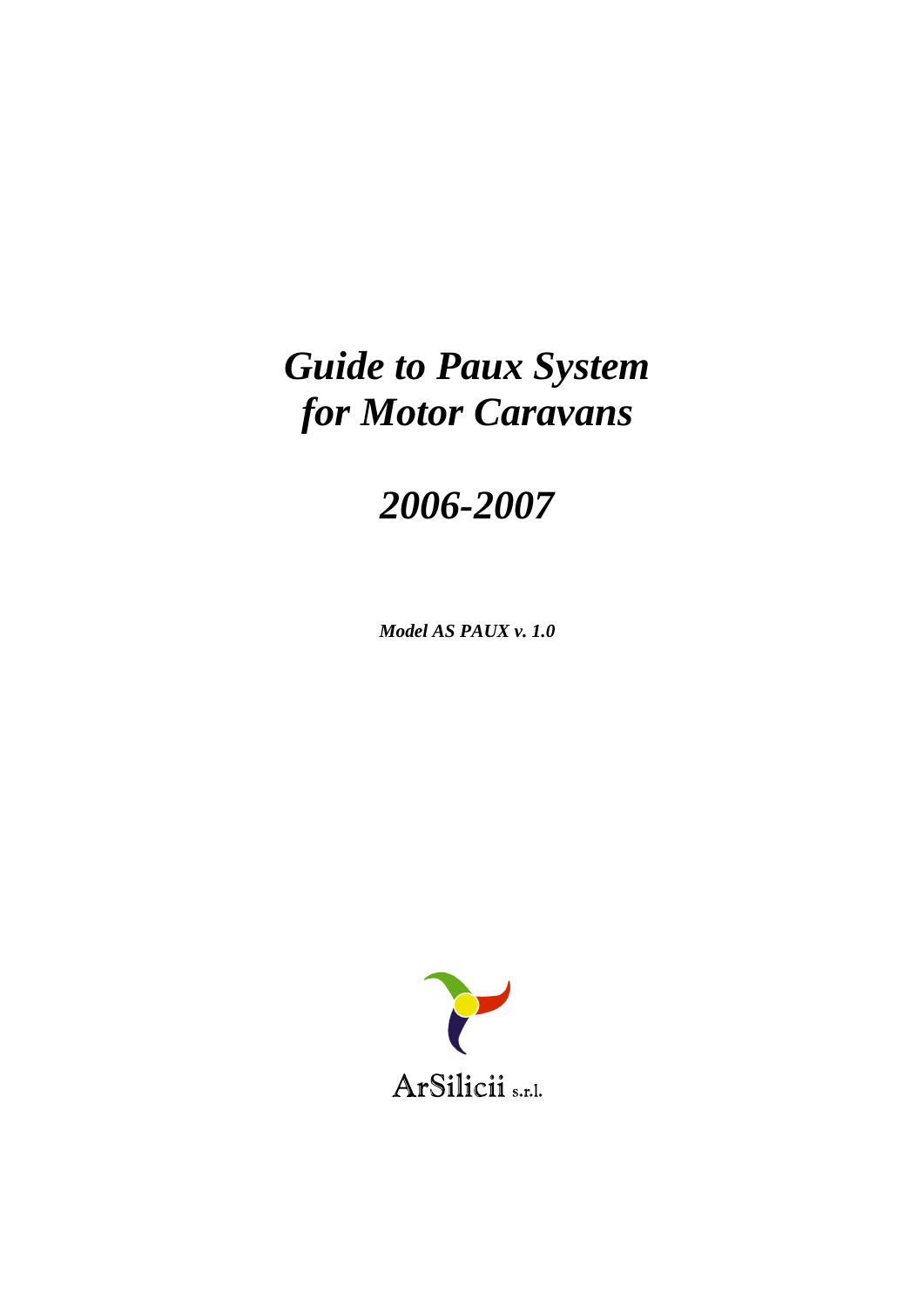# **Cautions**

The material contained herein is the property of ArSilicii S.r.l. and may not be reproduced either photostatically or electronically or in any other way without the prior written permission of same.

#### **ArSilicii S.r.l.**

Via Sardegna, 11 Località Fosci 53036 Poggibonsi (SI) ITALY

AssistenzaTecnica@ArSilicii.com http://www.ArSilicii.com tel. +39.0577.988316 fax +39.0577.988449

The manufacturer declines any liability for damages to persons or property deriving from the information contained herein or due to improper use of the material described and may make changes to the products also without prior notice.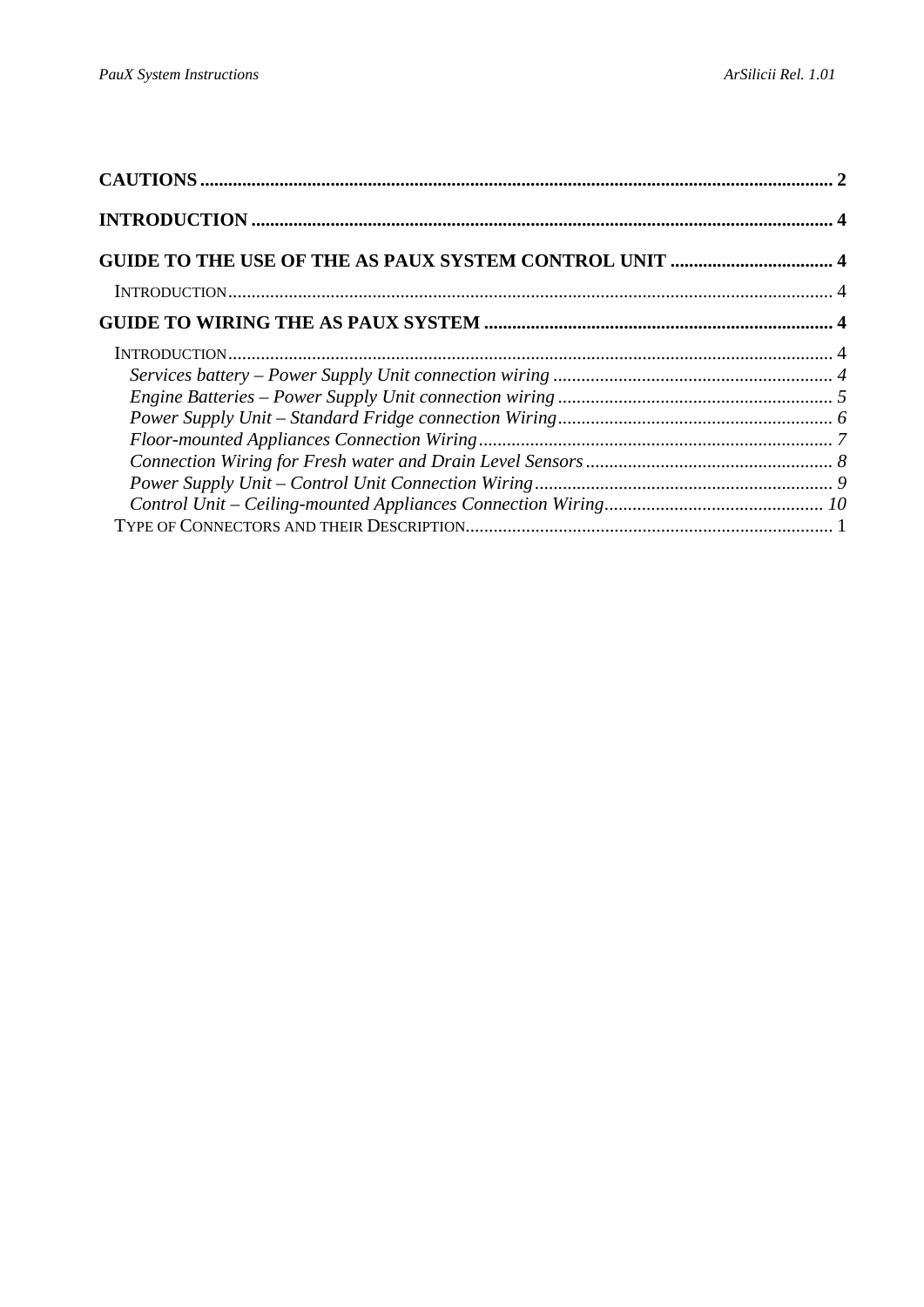#### **Introduction**

This guide contains information about the distributed intelligence system developed by ArSilicii and it is structured as follows:

- Instructions for use of the control unit and basic principles. This section contains everything the user needs to obtain the benefits of this system.
- Detailed description of the system components and how they are connected, intended for the dealer or the more expert user for repairs or particular installations.
- Guide to solving the most frequent problems.

### **Guide to the use of the As PauX system control unit**

#### *Introduction*

The Paux system control panel allows you to keep the main operating parameters of your motor caravan under control and use the controls for activating certain functions.

The control unit may differ slightly in appearance depending on the motor caravan model, but the operating features remain the same and are those described in detail on the pages that follow.



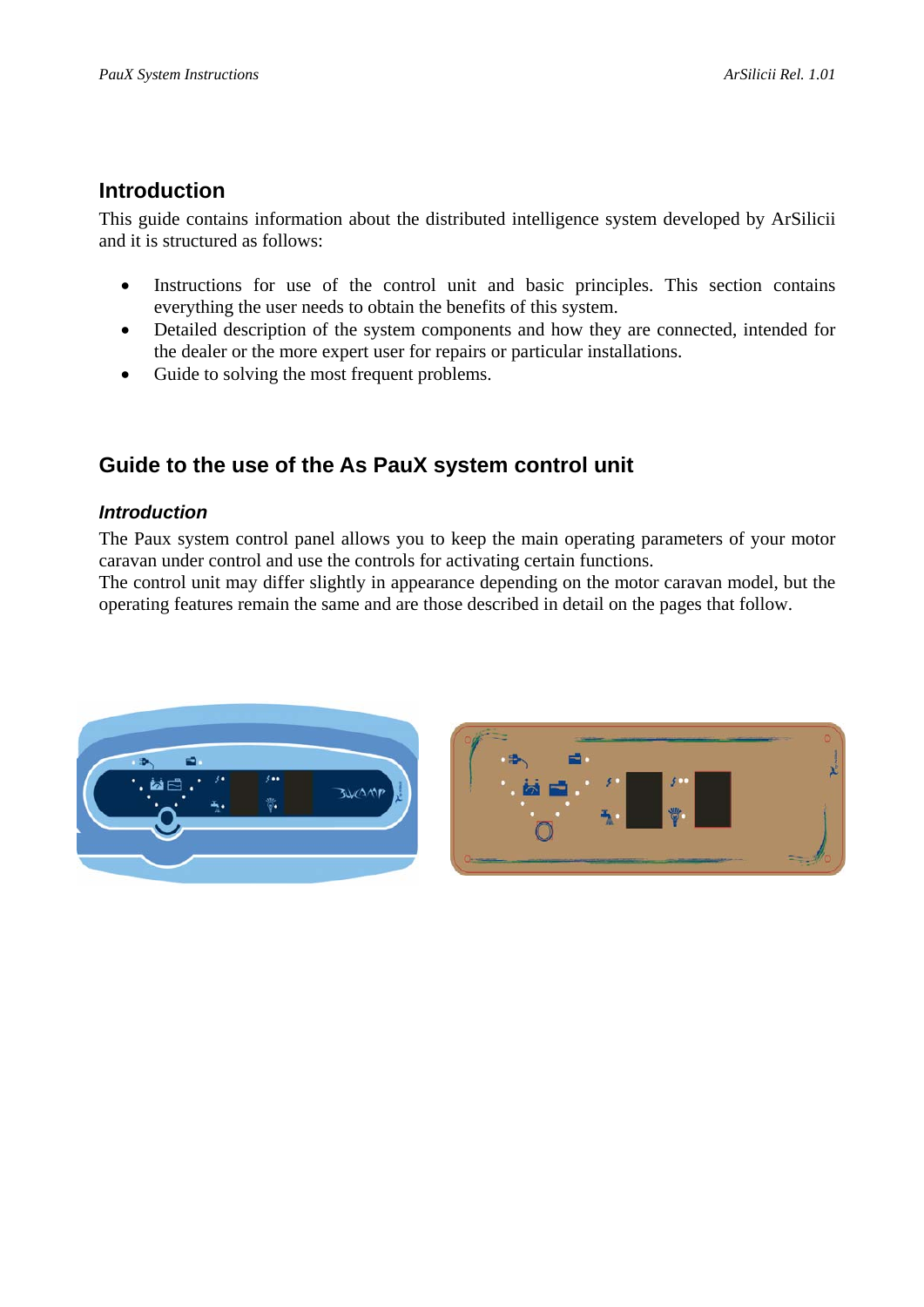#### *Description of the functions.*

# LEVEL CONTROL BUTTON

Pressing this button will activate the two sets of 4 leds each, which indicate the service battery charge and the water tank level at the side of the respective symbols.



 For the battery indicator we have: 1st GREEN LED on for voltage over 12.5 Volts. 2nd GREEN LED on for voltage over 11.5. 3rd GREEN LED on for voltage over 10.5. 4th RED LED flashing for voltage below 9 Volts.



For the fresh water tank indicator: 1st GREEN LED Level over 75%. 2nd GREEN LED Level over 50%. 3rd GREEN LED Level over 25%. 4th RED LED flashing for level below 25%.



Pressing this button will activate the outputs that control the lines leading to the motor caravan ceiling.

Next to the button there are two warning lights, one at the bottom next to the function symbol, which stands for the status and one at the top with the lightning symbol, indicating any short circuits.

The status warning light associated with this button reflects the electrical condition of the ceiling lines: led on, outputs on, led off, outputs off.

 If the **warning light turns on** next to the lightning streak, this is a symptom of a short circuit on one of the outputs of the power supply unit that powers the light fittings or other services located near the motor caravan ceiling.

# $\mathbb Z$  WATER PUMP SWITCH

Pressing this button will activate the pump node output, which controls the operation of the pump. Next to the button there are two warning lights, one at the bottom next to the function symbol, which stands for the status and one at the top with the lightning symbol, indicating any short circuits.

The status warning light associated with this button reflects the electrical condition of the floor lines: led on, outputs on, led off, outputs off.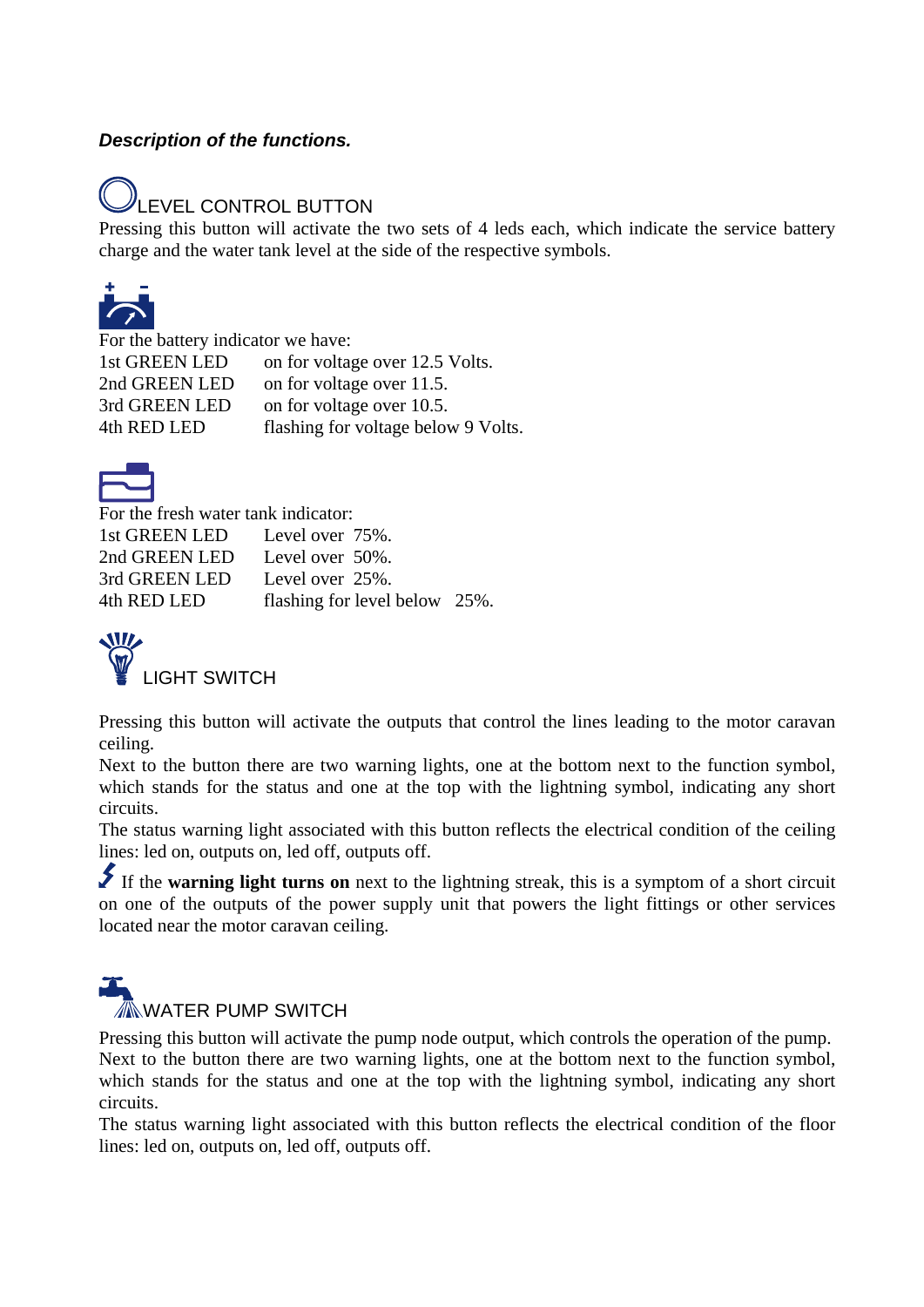If the **warning light turns on** next to the lightning symbol, this is a symptom of a short circuit on one of the outputs of the power supply unit that powers the light fittings or other services located near the motor caravan floor.



The warning light next to the symbol above turns on when the motor caravan is connected to the electricity mains.



The warning light next to the symbol above turns on when the motor caravan recovery tank is above the safety limit.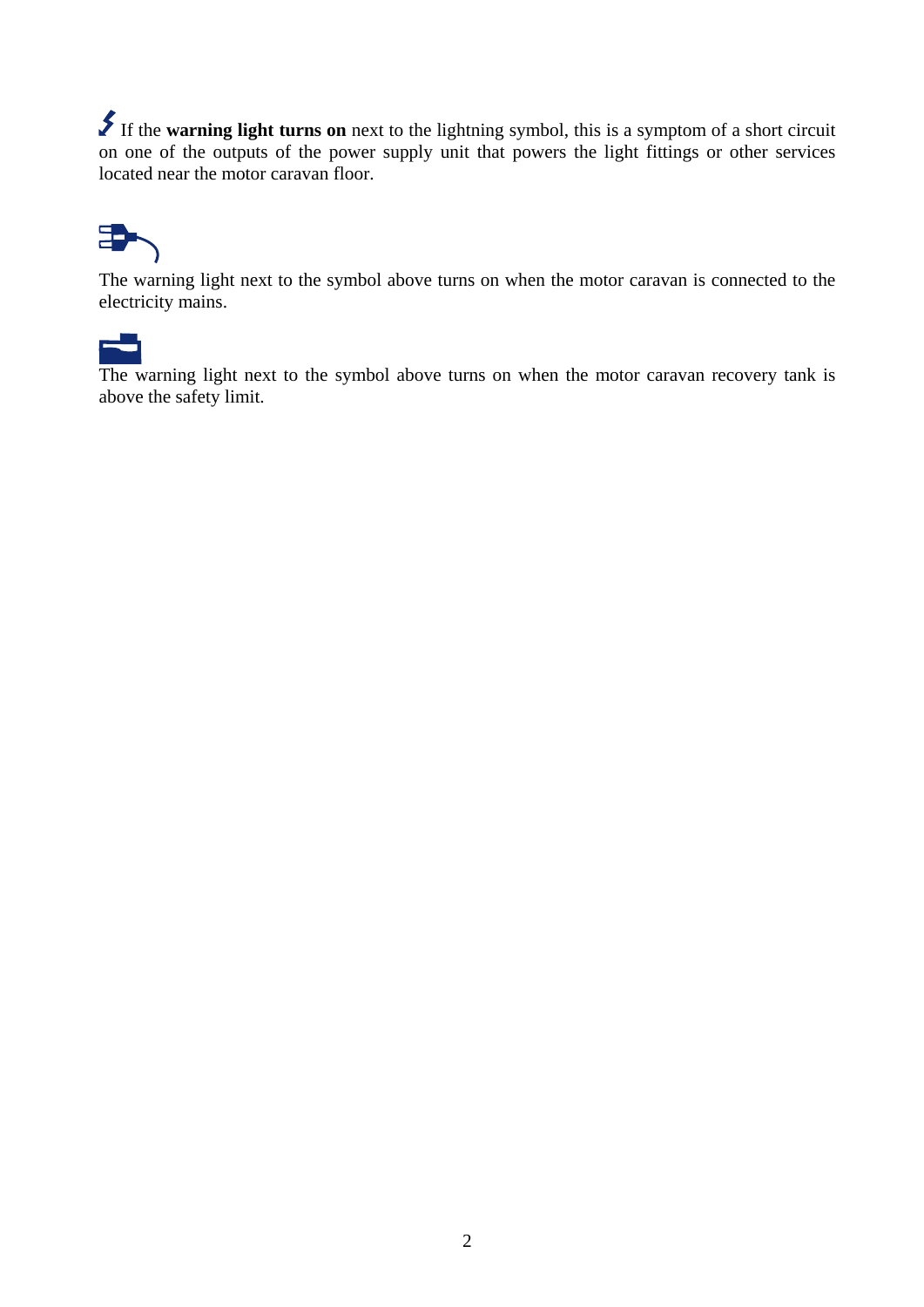### **WHAT TO DO IF….**

#### **The control unit fails to turn on when the button is pressed.**

- Check that the batteries are charged, i.e. that the inside lights switch on.
- Check that the led on the power supply unit is on, and that current reaches the power supply unit.
- Check that the connector behind the control unit is inserted correctly.
- Contact the competent personnel.

#### **The 220V MAINS warning light fails to turn on.**

- Check if the outside socket is connected to the 220V mains.
- Check if the differential switch located in correspondence with the socket but inside the living quarters is on.
- Check that the power supply unit plug is inserted correctly in its socket.
- Contact the competent personnel.

#### **Water tank level indicator always low.**

- Low water level.
- If the pump turns on and off normally but pressing the water tank level button the water is always low, try cleaning the level sensor rods, which might be dirty.
- Contact the competent personnel.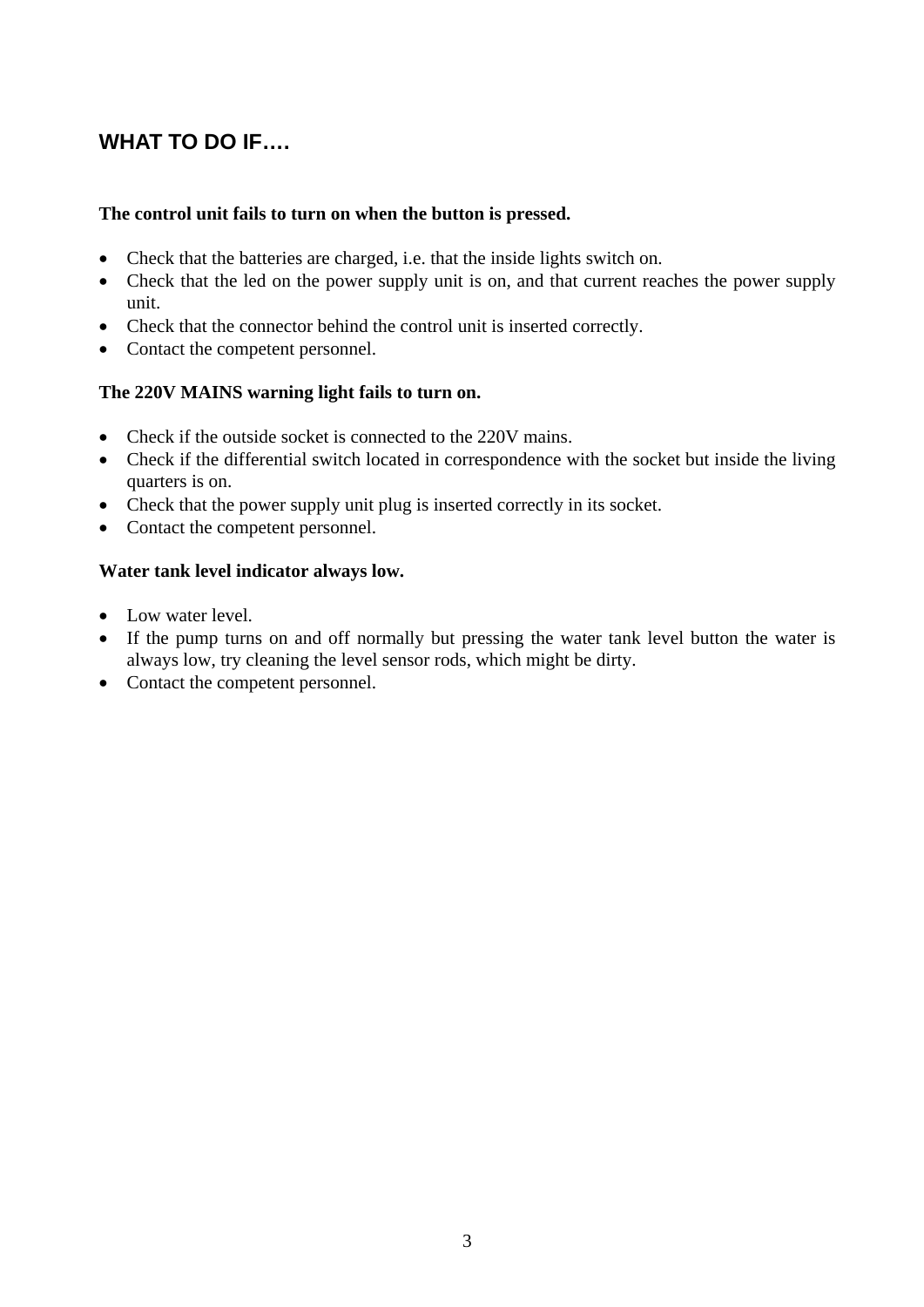### **Guide to wiring the As PauX System**

#### *Introduction*

<u>.</u>

These pages contain a guide for the wiring procedures to be followed for connecting the devices that form part of the AS PauX system. They are intended for personnel qualified for carrying out repairs, alterations and customisation of the system itself and for fitting new accessories.

#### Services battery – Power Supply Unit connection wiring

Wiring of the Services Battery connection with the Power Supply Unit takes place as shown in Figure 8. The 50A delayed reed fuse is to be placed in series with the battery positive lead near the battery; the cross section of the two leads must be at least 6 mm<sup>21</sup>.



**Figure 1 "Services Battery-Power Supply Unit Wiring"** 

The summary table details the type of heading of the extension (point-to-point connection) i.e. with which type of connector its ends are terminated, the cross section and colour of the leads and the position of the contacts inside the actual connector.

| <b>Connection:</b>  |  | <b>Services Battery – Power Supply Unit</b>  |               |                 |  |  |
|---------------------|--|----------------------------------------------|---------------|-----------------|--|--|
|                     |  | $\leftarrow$ Extension Heading $\rightarrow$ |               | No.2            |  |  |
| <b>Type</b>         |  | <b>Cross section</b>                         | <b>Colour</b> | <b>Position</b> |  |  |
|                     |  |                                              |               |                 |  |  |
| $+12V$              |  |                                              | <b>LIGHT</b>  |                 |  |  |
|                     |  |                                              | <b>BLUE</b>   |                 |  |  |
| <b>GND (GROUND)</b> |  |                                              | <b>BROWN</b>  |                 |  |  |

 $1$  If the distance between the two objects is higher than the standard ones of a camper, it might be necessary to use cables with a larger cross section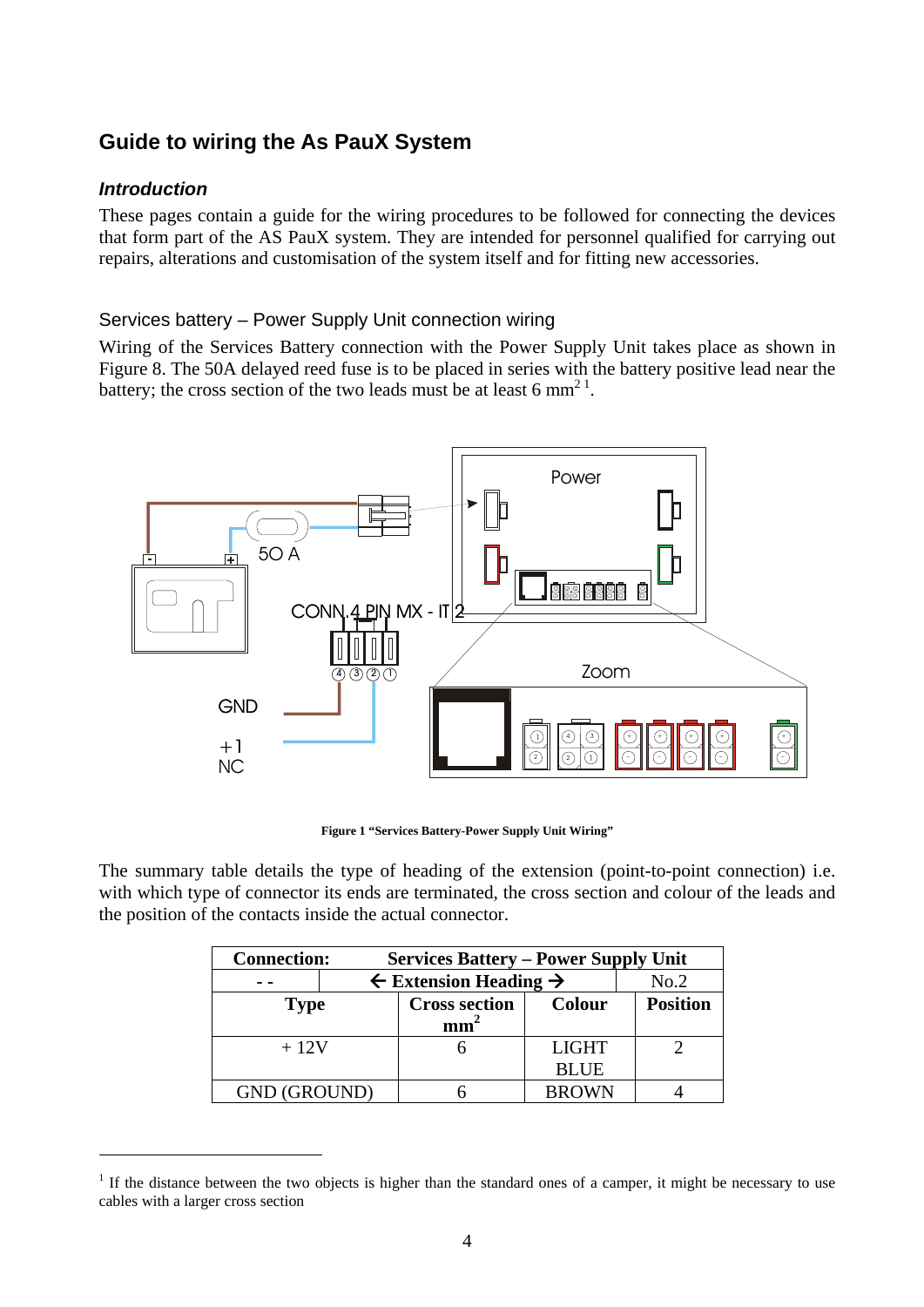#### Engine Batteries – Power Supply Unit connection wiring

Wiring of the Engine Battery connection with the Power Supply Unit takes place as shown in Figure 2. The 50A delayed reed fuse is to be placed in series with the battery positive lead near the battery; the cross section of the two leads must be at least 6 mm<sup>22.</sup>

In this connection, there is a third wire with a cross section of 1.5  $\text{mm}^2$ , necessary for taking the engine ON signal to the Power Supply Unit.

From the point in which the signal is picked up, the insertion of a 3 A fuse is recommended. In addition, the D+ signal (engine on) must be picked up by the vehicle mechanical unit, taking into account that when the engine is on, the potential of this signal becomes GND (battery negative pole) and it absorbs about 220 mA.

The arrangement of the three wires in the connector is as shown in Figure 2. and in the following table.



**Figure 2 "Engine Battery and Alternator -Power Supply Unit Wiring "** 

For the above connection, the summary table details the type of heading of the extension (pointto-point connection) i.e. with which type of connector its ends are terminated, the cross section and colour of the various leads and the position of the contacts inside the actual connector (See section "Type of Connectors and their Description ")

| <b>Connection:</b> |  | <b>Engine battery – Power Supply Unit</b>            |               |                 |  |  |
|--------------------|--|------------------------------------------------------|---------------|-----------------|--|--|
|                    |  | $\leftarrow$ Extension heading $\rightarrow$<br>No.2 |               |                 |  |  |
| Type               |  | <b>Cross section</b>                                 | <b>Colour</b> | <b>Position</b> |  |  |
|                    |  | mm                                                   |               |                 |  |  |
|                    |  |                                                      | ORANGE        |                 |  |  |

 $2$  See note 1

1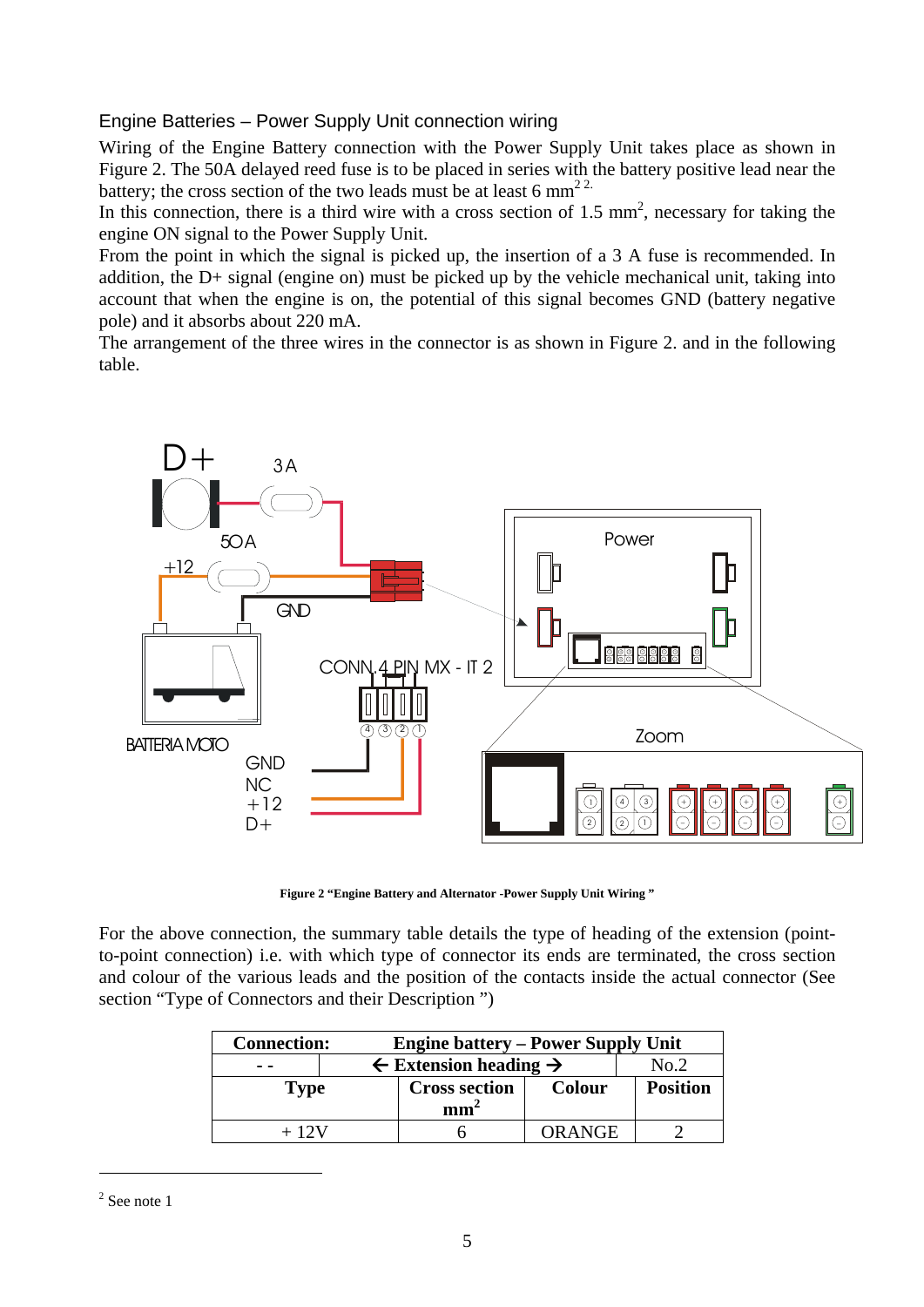| <b>GND (GROUND)</b> |     | $^+$ $\,$ |  |
|---------------------|-----|-----------|--|
|                     |     |           |  |
| $ -$                | - - | $ -$      |  |

Power Supply Unit – Standard Fridge connection Wiring

The Fridge connection to the Power Supply Unit is made with a three-wire cable with a cross section of  $6mm^2$  (+12, GROUND, +12 D+) as shown in Figure 3. No external fuse is necessary as the Power Supply Unit has a provision for protecting this type of load with a thermal protection. The threshold of this protection is about 15 A.



**Figure 3 "Power Supply Unit – Standard Fridge Connection"** 

For the above connection, the summary table details the type of heading of the extension (pointto-point connection) i.e. with which type of connector its ends are terminated, the cross section and colour of the various leads and the position of the contacts inside the actual connector (See section "Type of Connectors and their Description ")

| <b>Connection:</b><br><b>Power Supply Unit – AES type Fridge</b> |                                                      |                      |              |                 |  |  |
|------------------------------------------------------------------|------------------------------------------------------|----------------------|--------------|-----------------|--|--|
|                                                                  | $\leftarrow$ Extension Heading $\rightarrow$<br>No.2 |                      |              |                 |  |  |
| <b>Type</b>                                                      |                                                      | <b>Cross Section</b> | Colour       | <b>Position</b> |  |  |
|                                                                  |                                                      | mm                   |              |                 |  |  |
| <b>GND (GROUND)</b>                                              |                                                      |                      | <b>BLACK</b> |                 |  |  |
| $+12$ D+                                                         |                                                      |                      | <b>LIGHT</b> |                 |  |  |
|                                                                  |                                                      |                      | <b>BLUE</b>  |                 |  |  |
| $+12$                                                            |                                                      |                      | RED          |                 |  |  |
|                                                                  |                                                      |                      |              |                 |  |  |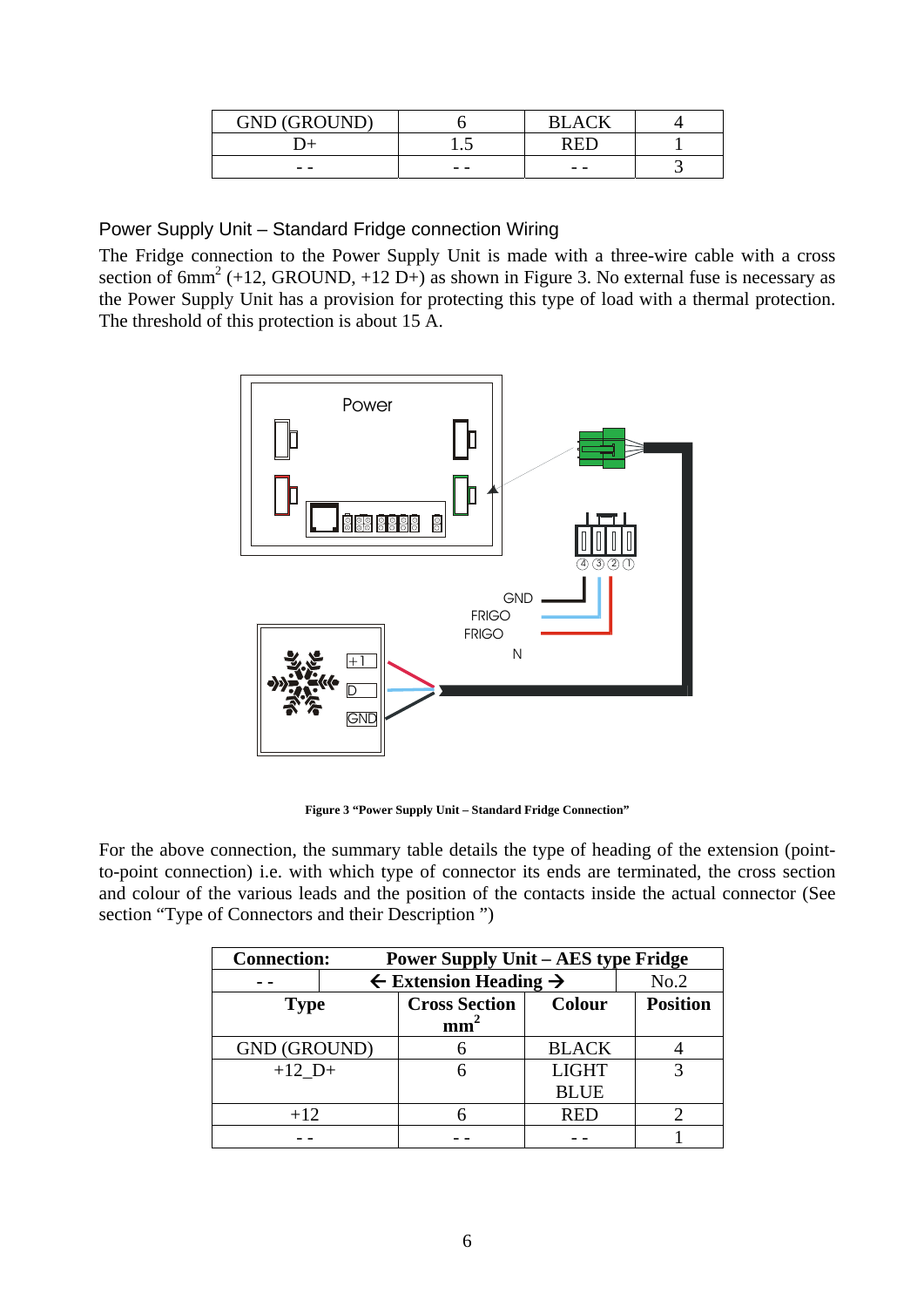#### Floor-mounted Appliances Connection Wiring

Connection of the floor-mounted appliances (heater, boiler, etc.) is to be made as shown in Figure 4. Connector J1 must be connected to the pump positive and negative in the upper section (controlled by the control unit); all the other floor-mounted appliances are to be connected to connectors from J2 to J5.



**Figure 4 "Power Supply Unit – Floor-mounted Appliances Connection"** 

The connection cables must have a cross section of  $1.5 \text{ mm}^2$ .

The outputs are protected by thermal protections. The threshold of these protections is about 4 A for connector J1 and about 5 A for the group of connectors J2..J5.

For the above connection the summary table details the type of heading of the extension (point-topoint connection) i.e. with which type of connector its ends are terminated, the cross section and colour of the various leads and the position of the contacts inside the actual connector (See section "Type of Connectors and their Description ").

| <b>Connection:</b>  |  | <b>Power Supply Unit - Floor-mounted</b>     |               |                 |  |
|---------------------|--|----------------------------------------------|---------------|-----------------|--|
|                     |  |                                              |               |                 |  |
| No.5                |  | $\leftarrow$ Extension Heading $\rightarrow$ |               | No.5            |  |
| <b>Type</b>         |  | <b>Cross section</b>                         | <b>Colour</b> | <b>Position</b> |  |
|                     |  | mm <sub>1</sub>                              |               |                 |  |
| $+12V$              |  | 1.5                                          | <b>RED</b>    |                 |  |
| <b>GND (GROUND)</b> |  |                                              | <b>BLACK</b>  |                 |  |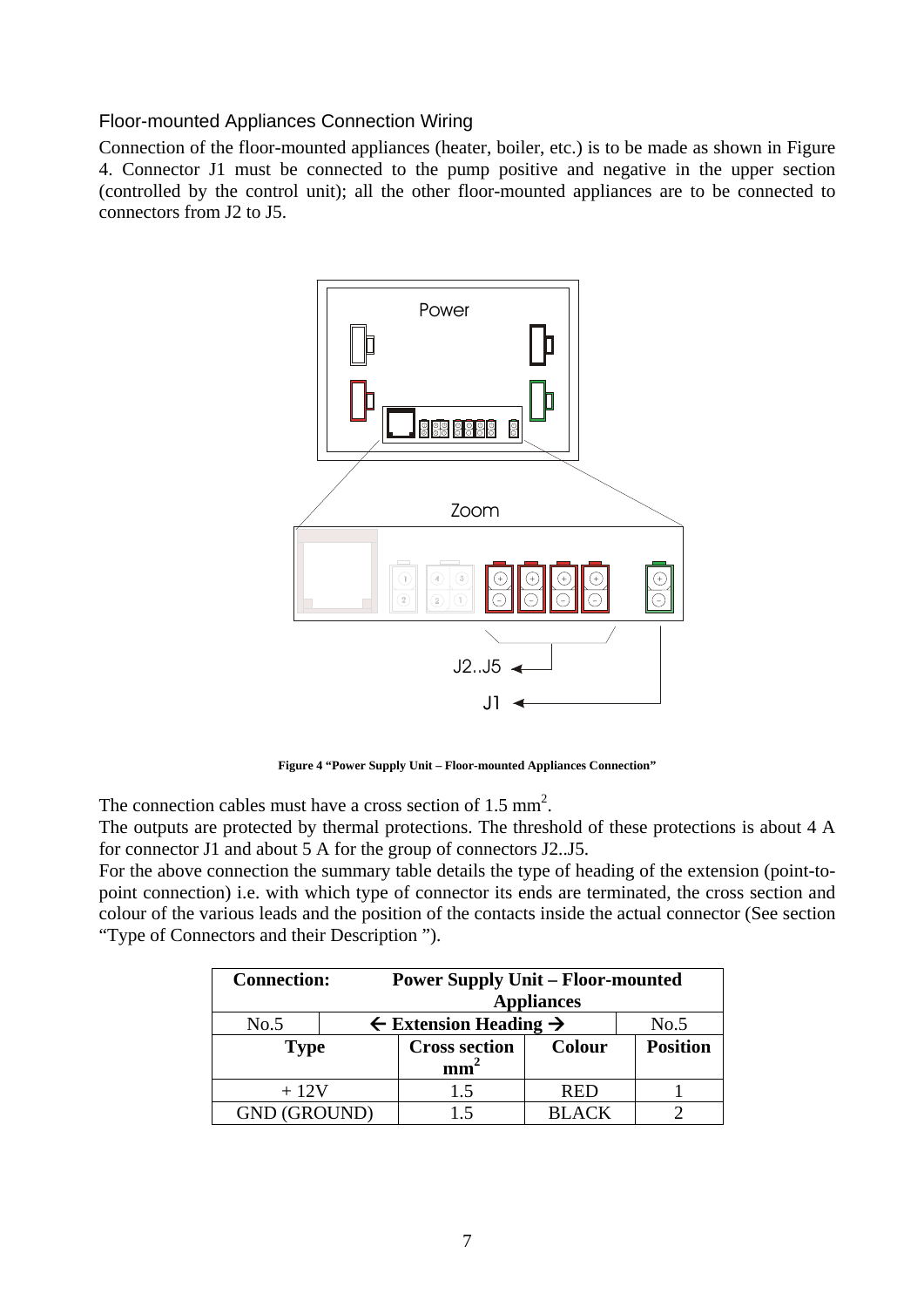#### Connection Wiring for Fresh water and Drain Level Sensors

The Sensor<sup>3</sup> for the Fresh Water levels must be connected to connector J7 with a four-lead extension, arranged as follows:

| <b>Connection:</b> |             | <b>Power Supply Unit – Floor-mounted</b><br><b>Appliances</b><br>$\leftarrow$ Extension Heading $\rightarrow$<br>No.4 |               |                 |  |
|--------------------|-------------|-----------------------------------------------------------------------------------------------------------------------|---------------|-----------------|--|
| sensor             |             | <b>Cross section</b>                                                                                                  | <b>Colour</b> | <b>Position</b> |  |
|                    | <b>Type</b> |                                                                                                                       |               |                 |  |
| Long Rod A         |             | 0.75                                                                                                                  | <b>BROWN</b>  |                 |  |
|                    | Long Rod B  |                                                                                                                       | WHITE         |                 |  |
| Medium Rod         |             | 0.75<br><b>GREEN</b>                                                                                                  |               |                 |  |
| <b>Short Rod</b>   |             | 0.75                                                                                                                  | YELLOW        |                 |  |



**Figure 5"Power Supply Unit – Level Sensors Wiring"** 

The overflow sensor of any recovery tank must be connected to connector J6 of Figure 5, in accordance with the following table.

| <b>Connection:</b> | <b>Power Supply Unit – Drain Water</b>               |               |                 |  |  |
|--------------------|------------------------------------------------------|---------------|-----------------|--|--|
| Drain Tank         | $\leftarrow$ Extension Heading $\rightarrow$<br>No.5 |               |                 |  |  |
| <b>Type</b>        | <b>Cross section</b><br>mm <sup>2</sup>              | <b>Colour</b> | <b>Position</b> |  |  |
| Wire A             | 0.75                                                 | <b>BLACK</b>  |                 |  |  |
| Wire B             | በ 75                                                 | <b>BLACK</b>  |                 |  |  |

<sup>&</sup>lt;sup>3</sup> provision for four-level sensor

1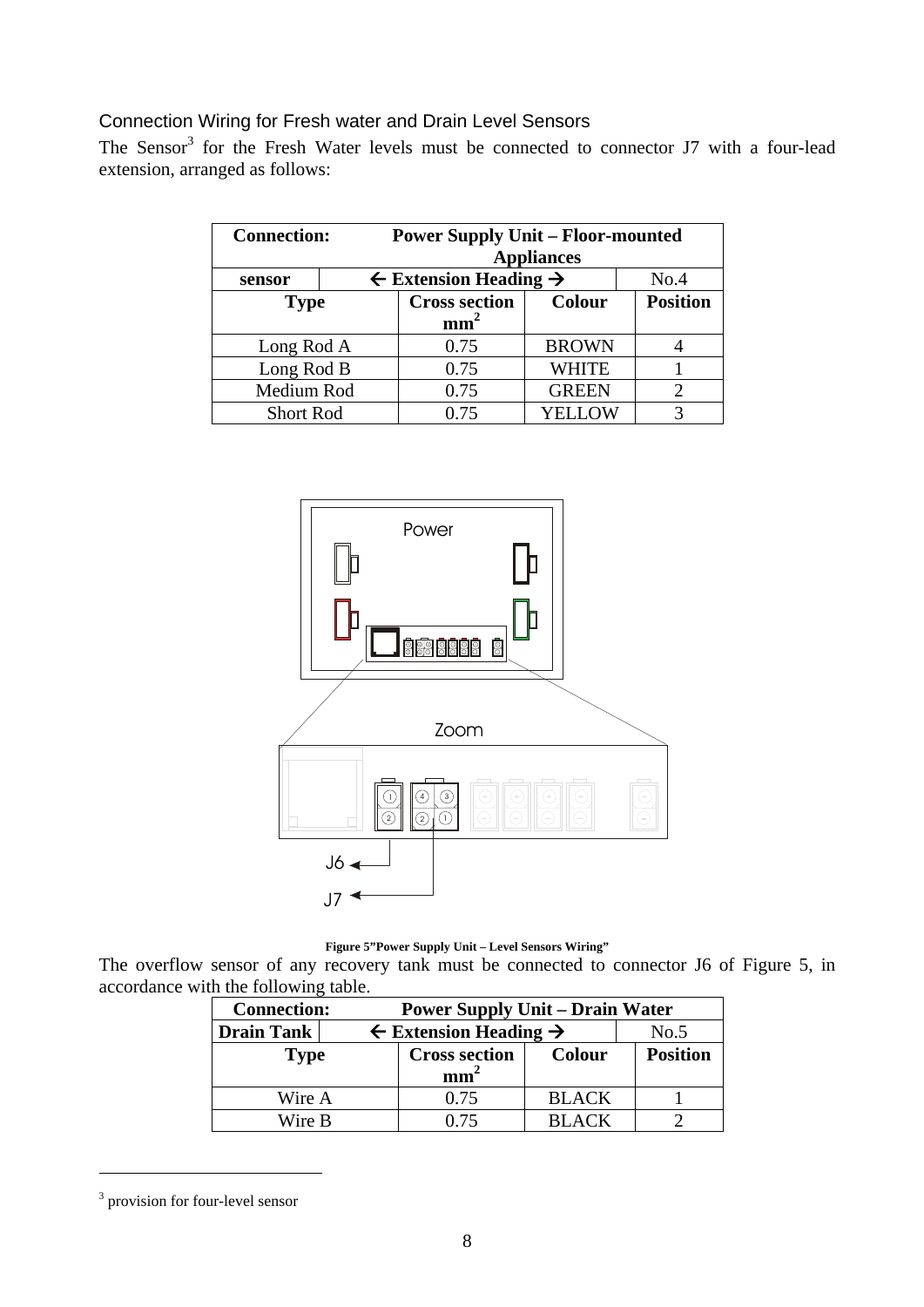#### Power Supply Unit – Control Unit Connection Wiring

The Connection of the Power Supply Unit with the Control Unit takes place through two connections as shown in Figure 6. The connection from connector J8 of the Power Supply Unit to the similar connector on the back of the Control Unit panel takes place with a standard RJ45 cable, the other connection is shown in the following table:

| <b>Connection:</b>  |  | <b>Power Supply Unit – Control Unit</b>      |               |                 |  |  |
|---------------------|--|----------------------------------------------|---------------|-----------------|--|--|
| No.2                |  | $\leftarrow$ Extension Heading $\rightarrow$ |               | No.2            |  |  |
| <b>Type</b>         |  | <b>Cross section</b>                         | <b>Colour</b> | <b>Position</b> |  |  |
|                     |  | mm                                           |               |                 |  |  |
| $+12V$              |  |                                              | <b>RED</b>    |                 |  |  |
| <b>GND (GROUND)</b> |  |                                              | <b>BLACK</b>  |                 |  |  |
| $+$ P               |  | 0.75                                         | <b>ORANGE</b> |                 |  |  |
| $+P$                |  | 0.75                                         | <b>GREY</b>   |                 |  |  |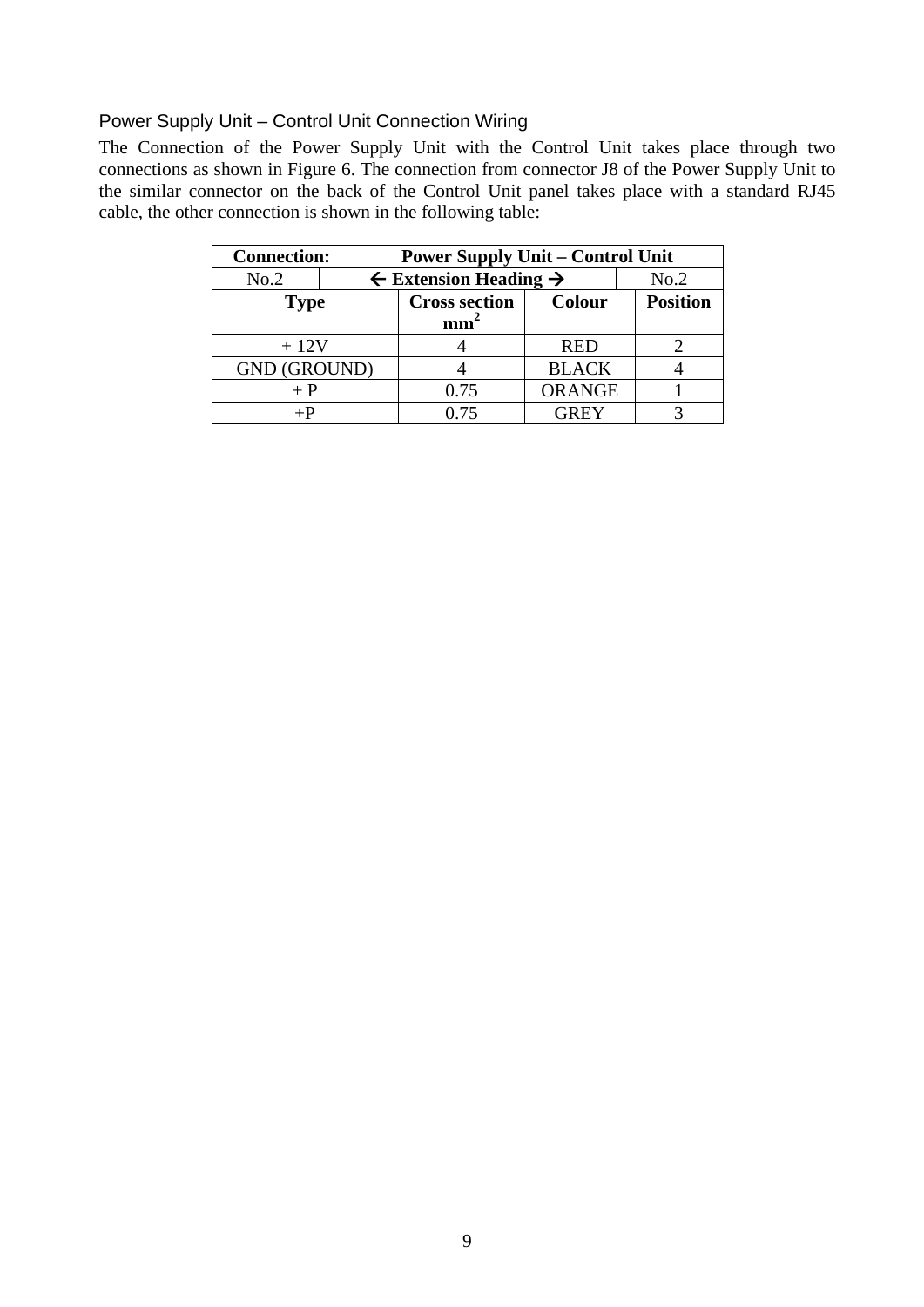

**Figure 6 "Power Supply Unit – Control Unit Wiring"** 

#### Control Unit – Ceiling-mounted Appliances Connection Wiring

<u>.</u>

In general all the Ceiling-mounted appliances, mainly including the neon or incandescent lights or fans are connected to the Control Unit panel. It is possible to connect up to a maximum of eight loads; the connection between the generic load (generally set of bulbs) is made with a point-topoint connection (extension) as shown in Figure 7. The extension is headed from both ends with the same connector, the cables are arranged as shown in the following table<sup>4</sup>

The thermal protections on the Control Unit panel have a rating of about 10 A per set of lights (2 sets of 4 Outputs)

<sup>&</sup>lt;sup>4</sup> please be reminded that for incandescent light connections there is no need to respect the positive and negative arrangement while it is important for fans and certain neon lights.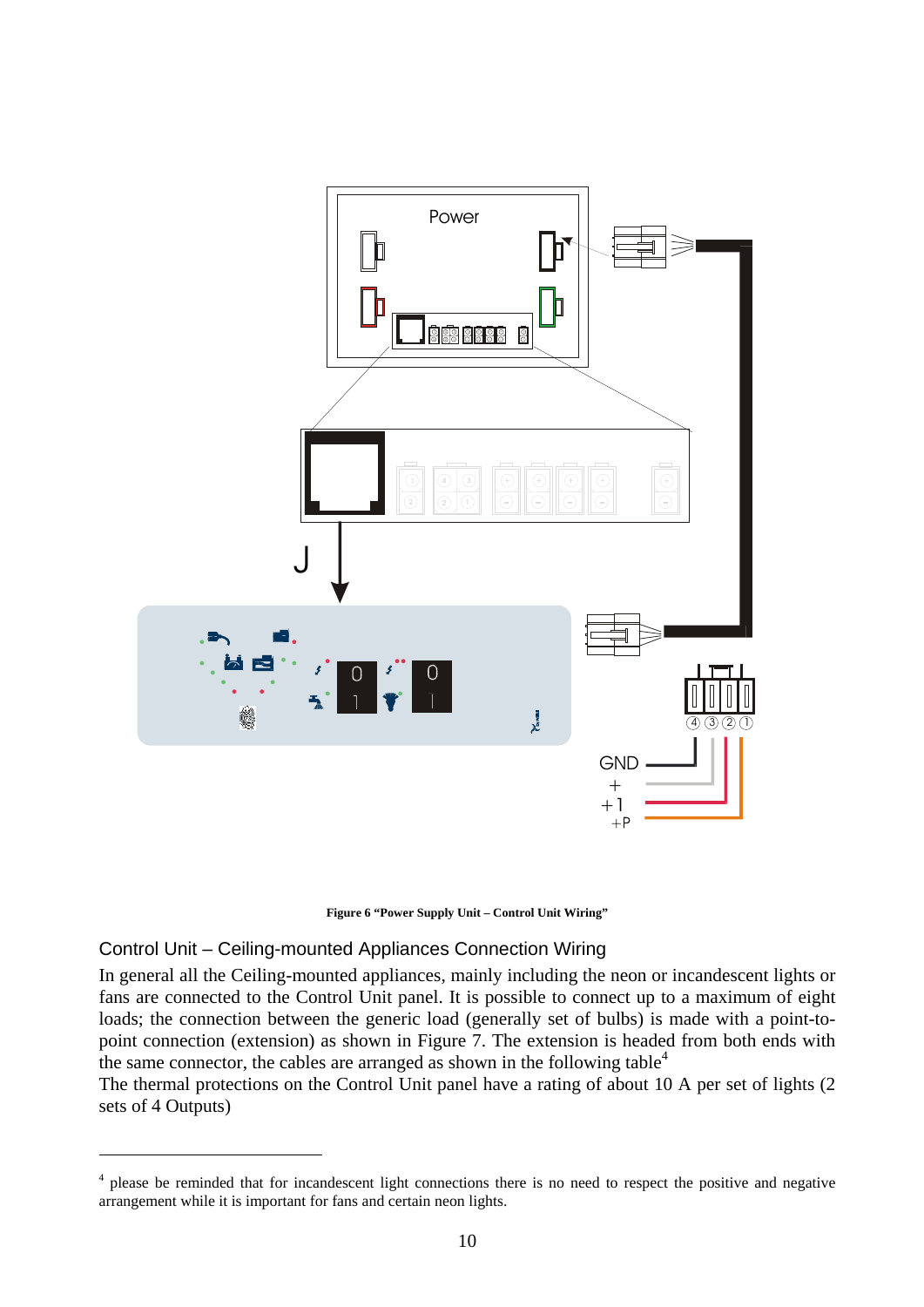|                     | <b>Connection:</b><br><b>Power Supply Unit – Floor-mounted</b><br><b>Appliances</b> |                                              |               |                 |  |
|---------------------|-------------------------------------------------------------------------------------|----------------------------------------------|---------------|-----------------|--|
| No.5                |                                                                                     | $\leftarrow$ Extension Heading $\rightarrow$ |               |                 |  |
|                     | <b>Type</b>                                                                         |                                              | <b>Colour</b> | <b>Position</b> |  |
|                     |                                                                                     | mm                                           |               |                 |  |
| $+12V$              |                                                                                     | 1.5                                          | <b>RED</b>    |                 |  |
| <b>GND (GROUND)</b> |                                                                                     |                                              | <b>BLACK</b>  |                 |  |



**Figure 7"Ceiling Power Hub – Ceiling Appliances "** 

For the above connection, the summary table details the type of heading of the extension (pointto-point connection) i.e. with which type of connector its ends are terminated, the cross section and colour of the various leads and the position of the contacts inside the actual connector (See section "Type of Connectors and their Description ")

**For any other installation that differs from the ones described in this guide, you are advised to follow the specifications of EN Std. 1648-2, in particular, reference should be made to Annex A of this Std. for the sizing of the leads.**